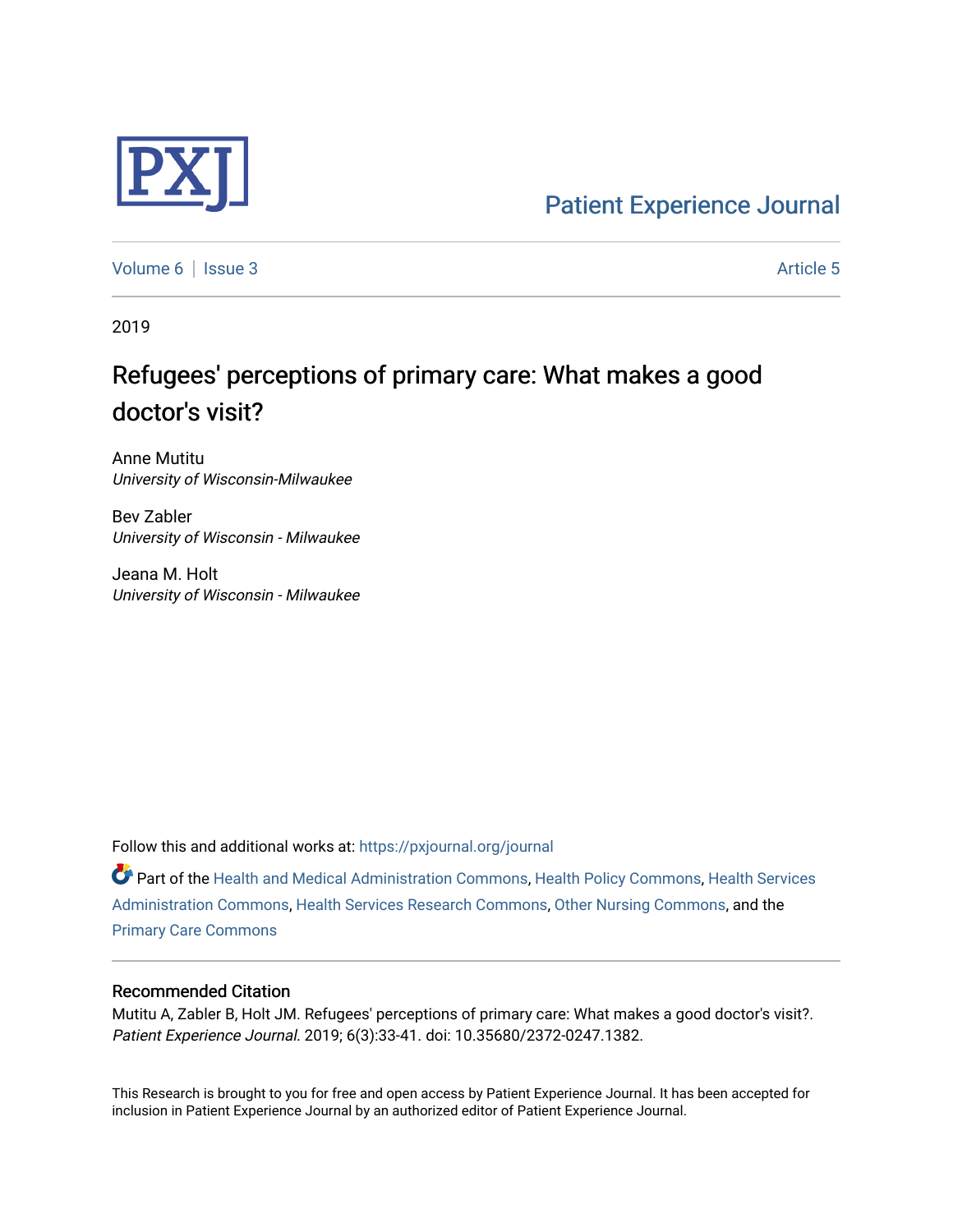# Refugees' perceptions of primary care: What makes a good doctor's visit?

# Cover Page Footnote

Funding Acknowledgement This project was supported by the Health Resources and Services Administration (HRSA) of the U.S. Department of Health and Human Services (HHS) Nurse Education, Practice, Quality and Retention (NEPQR) Interprofessional Collaborative Practice (IPCP) and Interprofessional Education (IPE) Cooperative Agreement under grant number, UD7HP28542, for \$1,337,115. This information or content and conclusions are those of the author and should not be construed as the official position or policy of, nor should any endorsements be inferred by HRSA, HHS or the U.S. Government. This article is associated with the Patient, Family & Community Engagement lens of The Beryl Institute Experience Framework. (http://bit.ly/ExperienceFramework). You can access other resources related to this lens including additional PXJ articles here: http://bit.ly/PX\_PtFamComm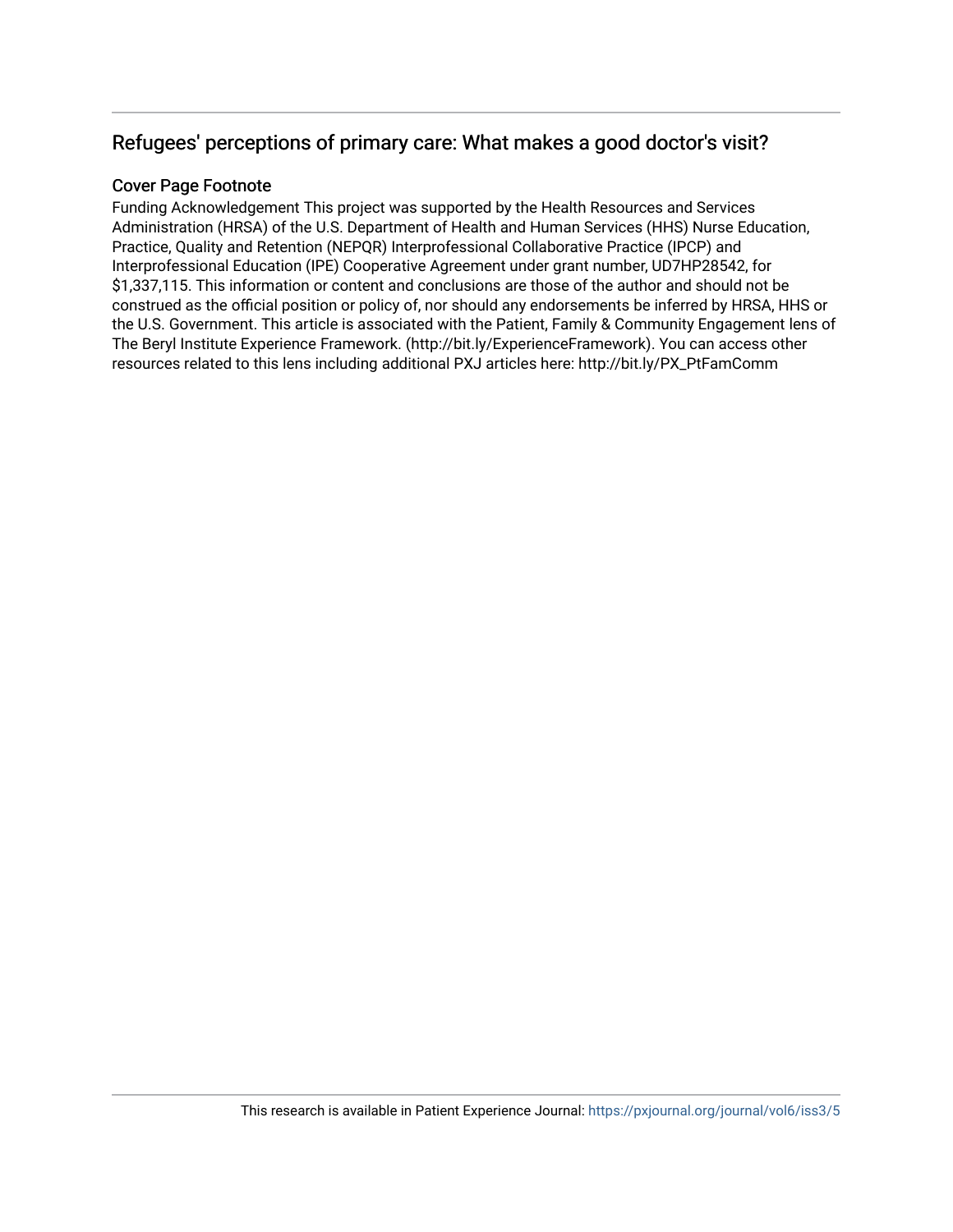

#### Research

# Refugees' perceptions of primary care: What makes a good doctor's visit?

Anne Mutitu, DNP, RN, FNP-BC, *University of Wisconsin-Milwaukee, amutitu@uwm.edu* Bev Zabler, PhD, RN, *University of Wisconsin-Milwaukee, zabler@uwm.edu* Jeana M. Holt, DNP, PhD(c), RN, FNP-BC, *University of Wisconsin-Milwaukee, jmholt@uwm.edu*

#### **Abstract**

Redesigning primary care is a national priority, as the United States (US) struggles with issues of poor access, high cost, and suboptimal quality. Refugees are among the populations who suffer from America's disjointed health care system, resulting in disproportionate health disparities. Although there are many studies on refugee health, few share refugees' perceptions of primary care. We asked local refugees who were seen for primary care services at a midwestern academic nurse-led clinic, what makes a good doctor's visit? The clinic served as the hub of a federally funded refugee Community Centered Health Home (CCHH) pilot project. This qualitative study adds to the growing body of literature that captures the voices of resettled refugees as they reflect on their health care experiences in their new home. The purpose of this study was to elicit the criteria refugees used to evaluate the quality of their care. Individual interviews were conducted with seven refugees as part of the larger CCHH pilot project. Through qualitative thematic analysis, four themes were identified that participants considered aspects of a "good visit": 1. The ability to communicate without language barriers; 2. Open reciprocal dialogue with providers; 3. Provider professionalism; and 4. Accurate diagnosis and treatment. We offer recommendations to improve patient experience in the refugee population which may lead to better health outcomes. Future study is proposed to gain knowledge of how refugee perceptions of quality of care may change over time as they become more familiar with US health care system.

#### **Keywords**

Refugees, primary care, patient-centered care; patient satisfaction; patient experience; quality of care; nurse-led care; qualitative method

#### **Introduction**

Redesigning primary care is a national priority, as the United States (US) struggles to solve issues of poor access, high cost, and suboptimal quality. Refugees are among the populations who disproportionally suffer from health disparities.1,2 Since 1975, more than three million refugees from 125 different countries have fled to the US in search of a better life. According to the United States Committee for Refugees and Immigrants, 263,662 refugees were residing in the US in 2014.<sup>3</sup> Refugees often flee from violence and human rights violations in unstable countries to places of exile, where nearly two thirds will spend at least five years awaiting a permanent home.<sup>4</sup> Additionally, while living in uncertainty without economic or social stability, refugees are especially vulnerable to poor health outcomes.

Once in the US, refugee populations continue to face barriers to receiving optimal care. Barriers include language differences, a lack of knowledge about how to navigate the complex US health care system, and misalignments of their cultural preferences and traditions with Western medicine.<sup>5-12</sup> The incongruence in the known health care system of the refugee's homeland and

the US system may contribute to a significantly lower health care utilization than that of the national population.<sup>13</sup> Lower use persists despite all refugees receiving federally funded Refugee Medical Assistance (RMA) for eight months from their date of arrival in the US.<sup>14</sup>

Navigating the US health care system is a major challenge for refugees, and significantly adds to their stress and hardship during resettlement.10, 15-19 This includes their utilization of primary care services. In the US, nurse-led clinics have emerged over the past 40 years as an effective primary care delivery system, most often staffed primarily by Advanced Practice Registered Nurses (APRNs).<sup>20,21</sup> Nurse-led clinics were formally recognized as a primary care delivery model in the Affordable Care Act. <sup>22</sup> The primary care services in nurse-led clinics have become more critical in the US health care system, in part, because of their philosophy of comprehensive and coordinated care and the willingness of APRNs to provide care to vulnerable populations including refugees.<sup>23</sup>

Primary care services are the cornerstone of a strong health care system that ensures positive health outcomes and health equity.<sup>24</sup> Evidence shows the quality of health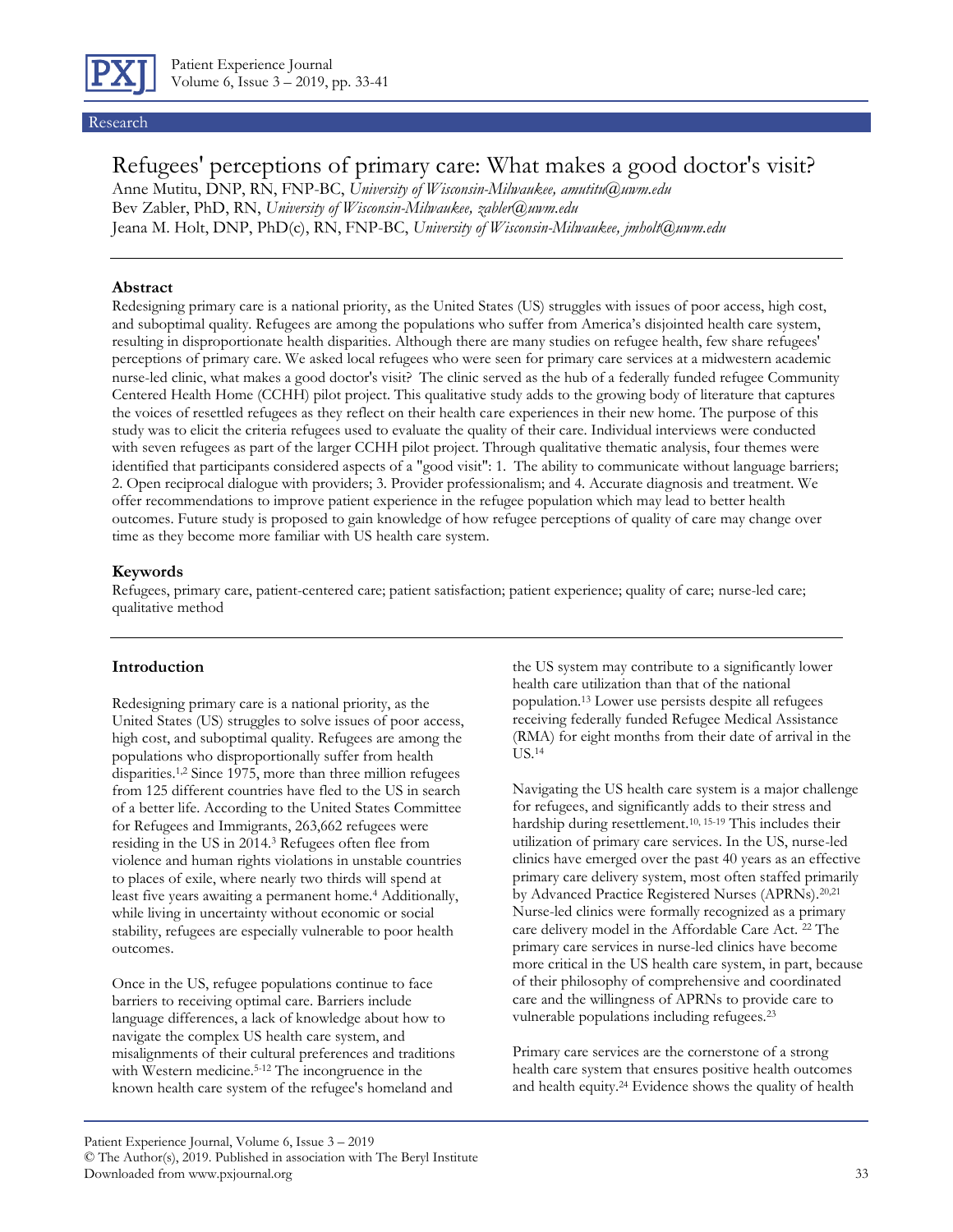care services at nurse-led clinics, delivered by APRNs have met and exceeded national benchmark standards of care.20- <sup>21</sup> These studies validate the increasingly important role that nurse-led clinics play in the health care safety net, provide evidence of quality care, and confirm the costeffectiveness of APRNs' care for vulnerable populations.22- <sup>23</sup> While there are wide variations in public, academic and private nurse-led care practices, they share the common goal of creating health care that is highly reliable, valuefocused, patient-centered, high in quality, and safely delivered.24-27

All these characteristics of nurse-led primary care relate to an improved patient experience, which is a current metric in primary care. The overall goal of the "Triple Aim" of the Institute for Healthcare Improvement (IHI) is to optimize the performance of health systems.<sup>28</sup> The Triple Aim has three linked dimensions: 1) improving the individual experience of care, 2) improving the health of populations, and 3) reducing the per capita costs of care for populations. This study addressed the first dimension, the individual experience of care, through exploring refugees' perception of primary care quality, or in their words, 'a good doctor visit.'

This study was part of a larger federally funded project, *Teaching Today's Students for Tomorrow's America* (TTSTA), serving refugees in Milwaukee from 2015-2018. One outcome of the project included the creation of a refugee community-centered health home (CCHH).<sup>29</sup> An interprofessional collaborative practice (IPCP) was implemented through an across-system CCHH partnership, including an academic community-based nurse-led clinic, a health care system (HCS) refugee health screening site, and a community-based organization (CBO) focusing on refugee resettlement.<sup>30</sup> The CBO resettled primarily African refugees in the neighborhood near the nurse-led clinic. In the CCHH partnership, the interprofessional collaborative practice project team offered resettled refugees primary care services at the nurse-led clinic and education on the US health care system during their CBO resettlement visits and HCS health screenings. The project goals were to improve access to and quality of primary care for refugees while educating current and future health care providers to better serve this population.

This qualitative study adds to the growing body of literature that captures the voices of newly resettled refugees as they reflect on their overall primary health care experiences in their new home.10,15,16,18-19 There are many studies on refugees' health, including the challenges refugees experience gaining access to health care and few that examine the quality of their visits.1,5,6,15,31-35 No studies were found that focused on refugees themselves defining quality health care. The purpose of this project was to elicit the criteria that refugee patients at a Midwestern

urban academic nurse-led clinic used to evaluate the quality of their primary care.

# **Methodology**

Semi-structured audio recorded interviews were conducted as part of a study on patient-perceived quality of primary care at a Midwestern, urban, academic nurse-led clinic. As a critical sub-population, refugee patients who received primary care at the nurse-led clinic were contacted to be interviewed for their perceptions of a "good doctor's visit." The first author conducted all the interviews to facilitate the consistent gathering of qualitative data.

The term "doctor" was used in this study since the TTSTA project team noted that the refugee patients used that term to designate anyone providing health diagnoses and treatments. Refugees referred to the advanced practice nurses as "doctors" regardless of academic achievement. Also, the term "doctor visit" is a generic term used by the refugee patients to refer to any health care encounter. Therefore, to capture data on the refugee patients at this nurse-led clinic, the term "doctor's visit" was used in the interview questions. Before conducting the study, approval was granted by the administration of the nurse-led clinic and by the University Institutional Review Board.

# **Participants**

The first author recruited and interviewed a convenience sample of seven refugee patients, 18 years of age and older, who received primary care at the nurse-led clinic between January 1, 2016, and January 15, 2017. The inclusion criteria for this study was intentionally broad to allow for diverse experiences of adult refugee patients who migrated to the U.S from any African country. The sample criteria excluded individuals who were less than 18 years, had a diagnosis of mental illness or cognitive delay, and refugee patients for whom a linguistically appropriate translator could not be found.

A list of ten patients, who met the inclusion criteria, was obtained through the nurse-led clinic's electronic health record (EHR). Seven of the refugee patients responded to an initial call from the first author through an interpreter and agreed to be interviewed. One patient was contacted and declined to be the interviewed. The remaining two had relocated to different states and we were unable reach them with their contact information on record. Seven refugees completed face-to-face interviews.

Table 1 displays the demographics of the participants' sample. Dates, location, and time for the interview were chosen based on the patient's preference.

The individual interviews of all seven refugee participants were conducted face-to-face by the first author. After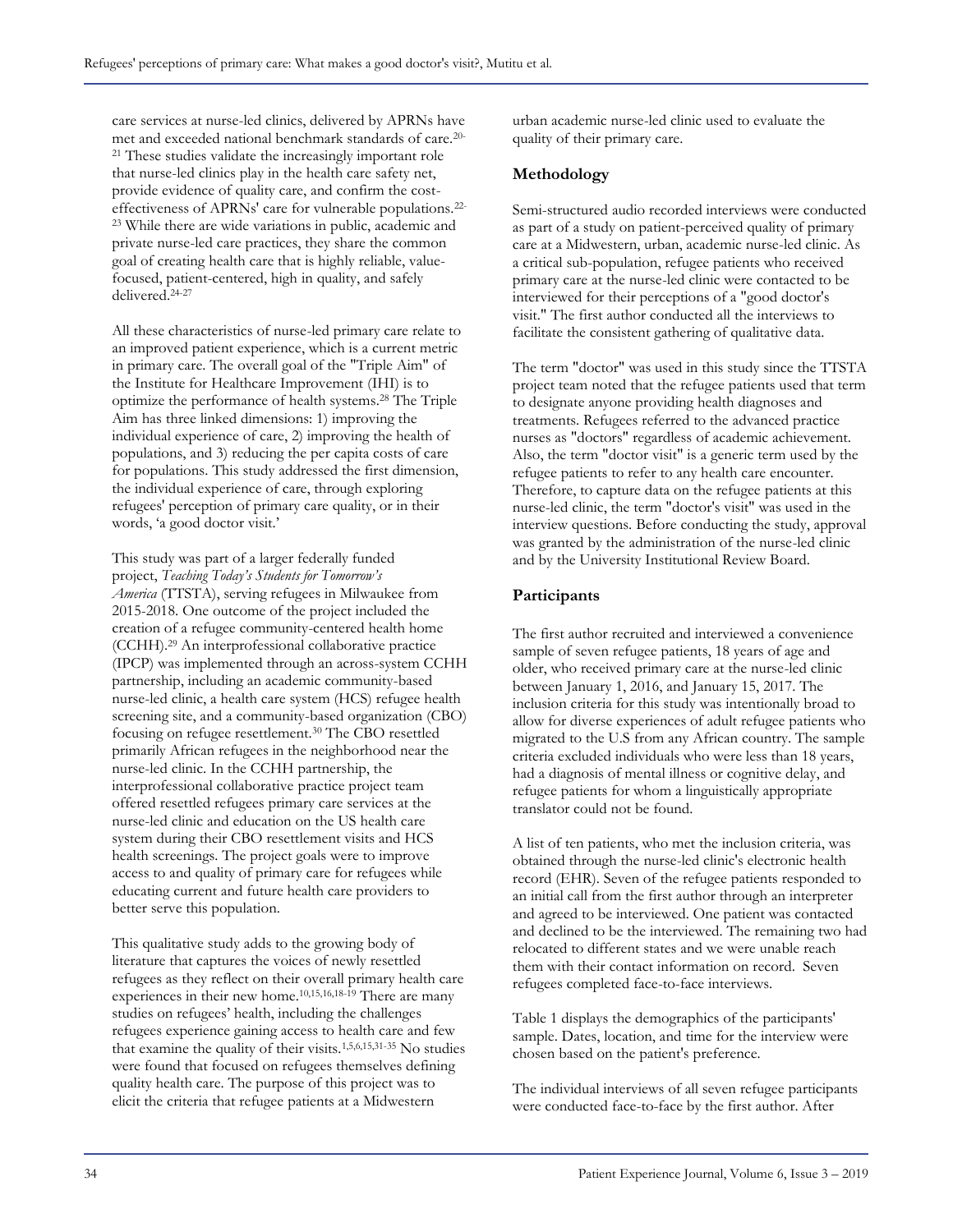| Characteristics          | <b>Number of Patients</b> | Percent           |
|--------------------------|---------------------------|-------------------|
| Gender                   |                           |                   |
| Male                     | 6                         | 86                |
| Female                   | $\overline{1}$            | 14                |
| Age (years)              |                           |                   |
| Range                    | $26 - 62$                 | $\qquad \qquad -$ |
| Mean (SD)                | 38.57 (11.802)            | --                |
| Length of time in the US |                           |                   |
| $0-3$ months             | $\theta$                  | $\theta$          |
| 4-12 months              | 3                         | 43                |
| 1-5 years                | 4                         | 57                |
| Over 5 years             | $\theta$                  | $\theta$          |
| Country of Birth         |                           |                   |
| Ethiopia                 | 2                         | 28                |
| Eritrea                  | 5                         | 72                |

**Table 1. Demographics of Refugees Participants (Patients) (N=7)**

completing a patient-perceived quality survey, one openended question, w*hat makes a good visit with your doctor,* was asked followed by clarification questions specific to each participant's response. Examples of these questions include *1. Were you satisfied with the doctor appointment? 2. How would you improve your doctor's visit? 3. What is it that your doctor needs to know to care for you well? 4. What would make a difference for a better visit to your doctor?*

Professional translators interpreted for six of the interviewees whose preferred language was Tigrinya. The preferred methodology was to have a face-to-face professional translator available. A limited number of professional Tigrinya interpreters were available locally. Five interviews were conducted face-to-face and one interview was conducted using a professional telephonic translation service. The final interviewee did not require a translator as he was proficient in speaking English and declined translation services. All the interviews were audio recorded, professionally transcribed and de-identified before returning to the authors. The interviewer also recorded field notes as part of the interview process.

# **Data Analysis**

A qualitative thematic analysis was conducted across the de-identified interview data.<sup>36</sup> Content of the transcribed interviews were coded through multiple iterations by the authors. Themes were initially derived by the authors independently to identify and describe patterns in the data by question. First, the authors derived themes from the question on the participant's perception of a good doctor visit. Then, the authors reviewed the responses to the question regarding the participants' perceptions of their experiences of what makes a good doctors' visit and quality of care. The authors used the same iterative process to identify and describe patterns of data by questions as a group until they reached consensus on the themes.<sup>36</sup>

## **Results**

All seven interviewees replied to one open-ended question: What makes a good doctor visit? Four themes emerged from their responses (1) *The ability to communicate without language barriers*. This theme was discussed by all the seven interviewees (100%) as a major indicator to quality of care. (2) *Open, reciprocal dialogue with providers*. This second theme was mentioned among four (57%) of the interviewees as a consideration to quality of care. (3) *Provider professionalism*. This theme was a concern to six (86%) of the interviewees. and (4) *Accurate diagnosis and treatment*. This theme also ranked high by all interviewees (100%) as a characteristic of quality of health care just as ability to communicate without language barriers. These themes will be explained in the following sections with qualitative exemplars supporting the themes.

#### **The ability to communicate without language barriers**

The ability to communicate despite language barriers emerged as an integral marker for the quality of care. One participant shared, "There was an interpreter there, so the visit went okay." Most interviewees preferred that the provider would speak their language. Some refugee respondents indicated that a language barrier was the main obstacle to accessing the care that they need. "My problem is the language barrier…. Yeah, because I can't do it on my own." Many who had difficulty communicating with health care providers in the past felt reluctant to seek additional medical services. As one refugee patient stated, "I have to find somebody or an interpreter to help me interpret." Another refugee mentioned the challenges of speaking English as a second language and the difficulties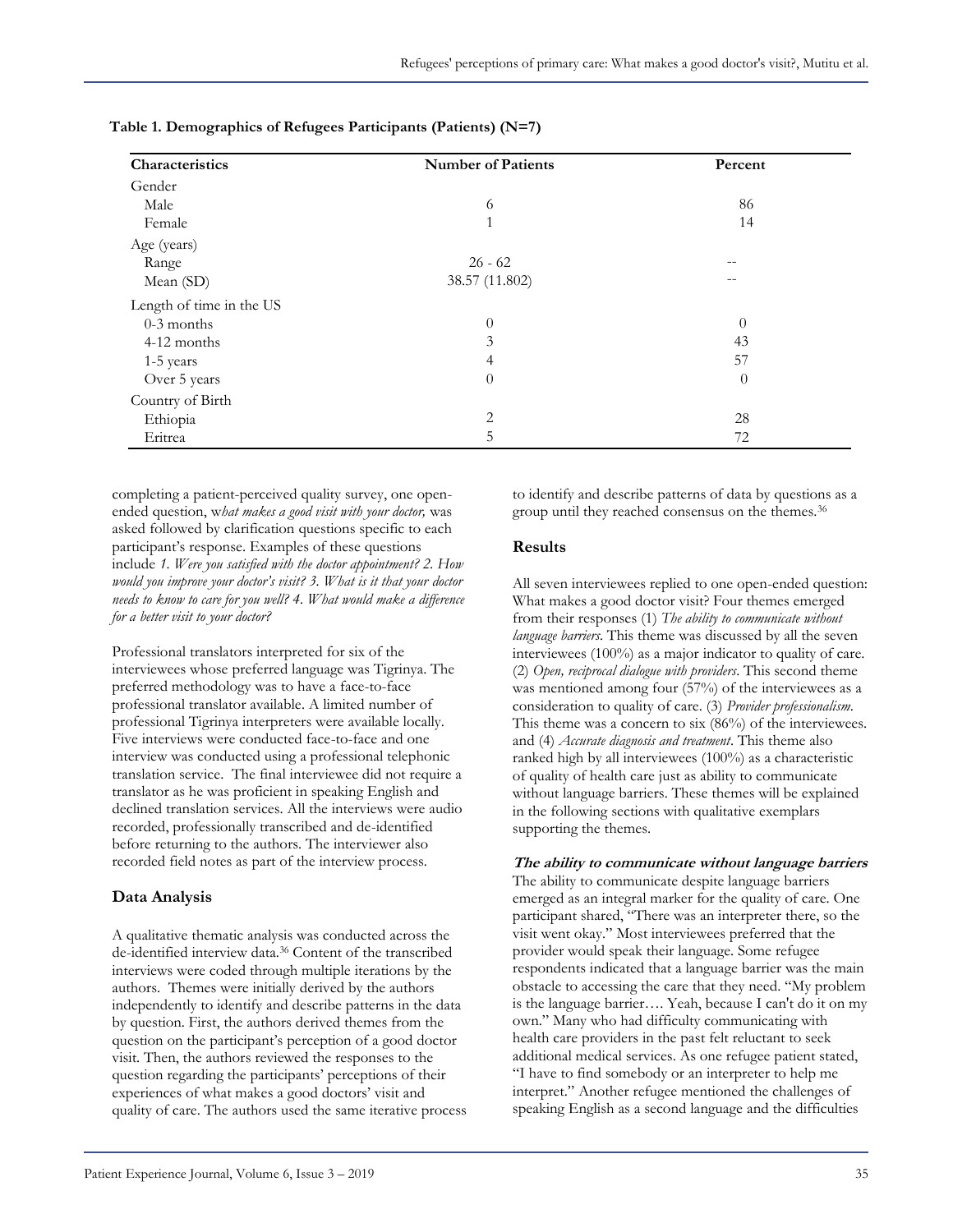of having to communicate through an interpreter. Some refugees reported not having interpretation readily available during health care visits. The ability to adequately communicate with their health provider was perceived as a barrier to quality care.

#### **Open, reciprocal dialogue with providers**

The theme of open, reciprocal dialogue with providers emerged as an essential aspect of the participants' perceptions of primary care quality. As one refugee specified, the doctor "should have an open discussion with you regarding your health." All the interviewees expressed their desire for "a chance to explain" their health concerns and ask questions. One participant explicitly stated, "When I visit a doctor, I go to let them know what I'm feeling and for them to let me know what's going on and give me answers, which I need to get." Another explained, "I just want to tell (the doctor) what my problems are."

#### **Provider professionalism**

The theme of provider professionalism was threaded throughout the interviews of the refugees. Some interviewees mentioned that they expected their doctor to be professional when providing care. One aspect of professionalism mentioned by an interviewee was punctuality. "The doctor is supposed to be there on time." Another expressed that professionalism included care coordination, where the doctor "helps me follow up" with health services. A sense of caring was also considered part of professionalism by one interviewee. "When the patient comes, they are supposed to get encouragement." One interviewee included outreach as an aspect of professionalism. They wanted "a doctor who can care about me and will contact me." Finally, empathy was voiced by one refugee interviewee as an important indicator of professionalism in a health care provider, saying, "treat me as a sick person or as a patient, that's my expectation."

#### **Accurate diagnosis and treatment**

A final quality marker the refugee participants identified was the ability to receive accurate diagnosis and treatment. As one participant specified, "find out the disease or sickness" or as another succinctly expressed, "solve the problem," which was echoed by most of the interviewees. Another interviewee clearly stated, "I expect him to find out what my disease is (during the visit)." Refugee patients may be disappointed if their provider refrains from making a definitive diagnosis and refers the patient to a specialist for further testing. Refugee patients believe that seeing one health care provider is a 'one-shop-stop' doctor visit and they expect to have all their health care needs to be resolved in that one visit.

#### **Discussion**

For a refugee, expectations for health care practices in their resettled home are shaped by their varied experiences. Refugees may have health care experiences in their country of origin, during their migration to their new home, and dwelling in refugee camps.<sup>9,24,31</sup> The fragmented nature of the US health care delivery system may be frustrating to newly arrived refugees. Often before entering the US, a sole provider met all their health care needs, in one location. Primary care practices in the US need to develop models of care that holistically address the complex needs of refugees and provide education on navigating the health care system to serve this vulnerable population better.<sup>42</sup> The next sections of the discussion will address each of the four themes relating to refugees' perception of primary care quality and their criteria of what makes "good doctor visit" more in-depth. This will be followed by a summary of recommendations based on the findings and finally, discussion of the study limitations.

#### **Theme 1: The ability to communicate without language barriers**

One of the challenges to achieving quality primary care for refugees is the language barrier. It is difficult for patients who are early English language learners to engage with their health providers fully and advocate for their health care needs. A language barrier may prevent refugee patients from disclosing personal health information and understanding test results and treatment plans.<sup>9,31,37</sup> Results from numerous studies demonstrate that delaying medical care leads to adverse health outcomes.15,38-41 The participants in this study reported interpreter services assisted in communicating with their provider. They preferred a provider who spoke their language as this was their experience in their countries of origin. Hence providing care coordination with translation services could encourage refugees to seek medical care, ensure the quality of care, and improve their perceptions of health care delivery.16,34,38,41,42 Affordable Care Act rules, enacted in 2016,significantly affect the law of language access, mandating all health care services to offer "qualified interpreters" to immigrants including refugees and limited English proficient patients either in person or remotely via telephone or remote video devices.<sup>40</sup>

#### **Theme 2: Open reciprocal dialogue with providers**

Ensuring that the voices of patients are known in healthcare including their experiences and expectations, opens an avenue where they may become more involved in their care. Their role in defining and judging the quality of care and contributing to client assessment of care may become motivators to healthcare services' efforts in clientcentered care provision.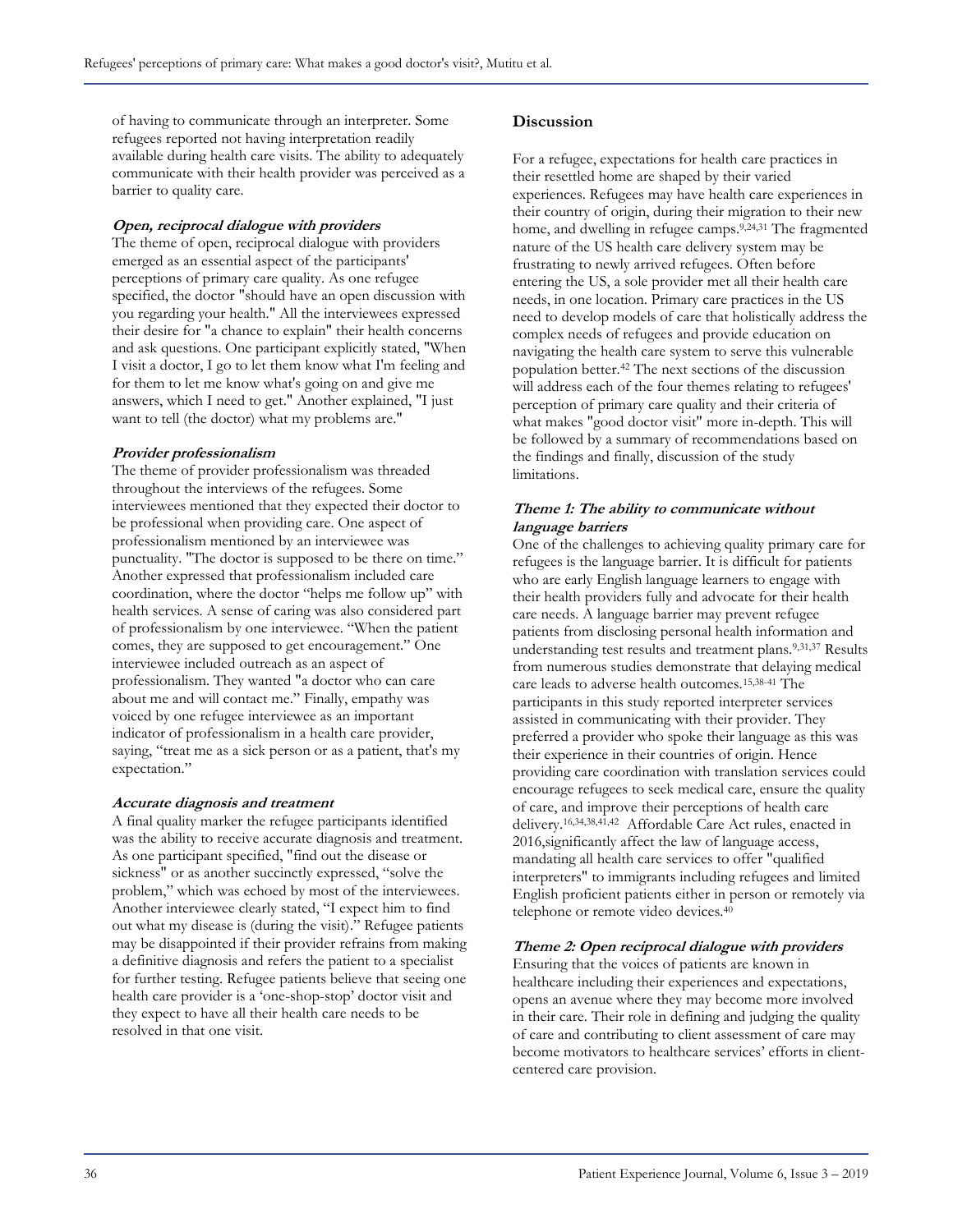Ellis et al. found that a lack of cultural awareness forms a barrier in providers' relationships with patients from other countries.<sup>43</sup> Spirituality and religion are dimensions of culture and play a significant role in the refugee population's motivation to access or avoid health care services.<sup>10,43-45</sup>. Some of the refugee patients in studies by both Cavers and West et al reported forgoing some health care services in favor of prayer and spiritual healing by community religious leaders.44,45 An open dialogue with patients could help uncover the spiritual and traditional beliefs that influence their patients' overall approach to health. These insights could help a provider offer supportive care and improve health outcomes.

#### **Theme 3: Provider professionalism**

Some of the refugee participants in this study identified professionalism in their providers as another marker of health care quality. Provider professionalism in primary care was not found in the literature as an aspect of quality until recently.44-48 A study by Kennedy et al identified quality of care in primary care.47 The same professional attributes such as listening, explaining, and thoroughness were affirmed by this study's refugee participants.

The predominant markers of health care quality in the current primary care literature include a person-centered approach to care, appropriate diagnosis, and treatment of common conditions, and coordination and integration of specialty care.<sup>34</sup> Aspects of person-centered care and care coordination align with the expectations voiced by the refugees in this study for provider professionalism.15,34,49-52

Several articles discussed the notion of professionalism related to the quality of care specific to the health care professions of medicine and nursing.39,44,45,47,48 Cavers emphasized that doctors were to uphold the virtues of professionalism and by holding one another accountable.<sup>44</sup> This would enhance their professional satisfaction and the patient experience and provide the highest standard of health care. Providers maintaining professionalism through cultivating their interpersonal and communication skills can support while improving their patients' deal with their barriers and generate the best possible patient experience.<sup>47</sup>

An evidence-based practice project by West and colleagues showed the standardization of nurse uniforms in health care systems had a positive impact on patient experience.<sup>45</sup> They found by decreasing the variation in nurse appearance, the patient increased their focus on the quality of care. Surprisingly, a consistent professional image of the nurse yielded better perceived patient experiences. Attending to the elements of professionalism is necessary for all providers as patients are becoming more involved with their health care, and their expectations of quality care are changing. Ensuring health care is convenient, and

available, with good and attentive services allow the patient's expectations to be met.39-42, 44-50

#### **Theme 4: Accurate diagnosis and treatment**

Refugees expected a diagnosis, treatment, and resolution of health conditions during their doctor visit. This expectation may have been the norm in their countries of origin. The reality of the US primary care system, with its 10 to 15-minute appointment times, is that most often patients need to schedule follow-up appointments, obtain health care specialist referrals, and reconcile health insurance coverage limitations. Multiple researchers found that refugees often struggle with the navigational challenges of the US health care system, which are different than their experience in their country of origin.10,15,19

The theme of *Accurate Diagnosis and Treatment* in this study supported the findings by Worabo et al. and Ospina et al., whose results indicated that the National Center for Quality Assurance Primary Care Medical Home (PCMH) model can be especially beneficial for refugees because it allows patients to make their initial and follow-up appointments with the same provider at the same location.49-51 Continuity of care with refugee patients enhances trust, which, in turn, will aid in refugees' acceptance of concepts that may be new to them, such as preventative care, health screenings, infectious disease management and chronic illness management.31,32,51-53 Therefore, the US health care system needs to continue to evolve new models of primary care delivery, listening to the voices of all patients, and include their experiences and expectations to improve the quality of care.

#### **Implications for Practice**

The themes emerging from this study on refugees' perceptions of quality primary care can inform strategies for assisting newly arrived refugees to navigate the US health care system. A patient-centered care approach is needed to direct the clinical encounter to specific aspects that matter to each patient. Providers must adhere to the federal policy by providing language services in health care practices by having readily available qualified translation services and translated health materials.<sup>22</sup>

Also, health care providers must not assume that refugee patients are facing the same barriers to quality health care that other marginalized populations experience. Providers need to look beyond commonly known barriers to recognize the unique barriers associated with the refugee experience of resettlement and acculturation.<sup>15</sup> When serving refugee patients, health care providers need to keenly listen to each patient and address health care needs related to his or her resettlement journey, such as exposure to communicable diseases, malnourishment, post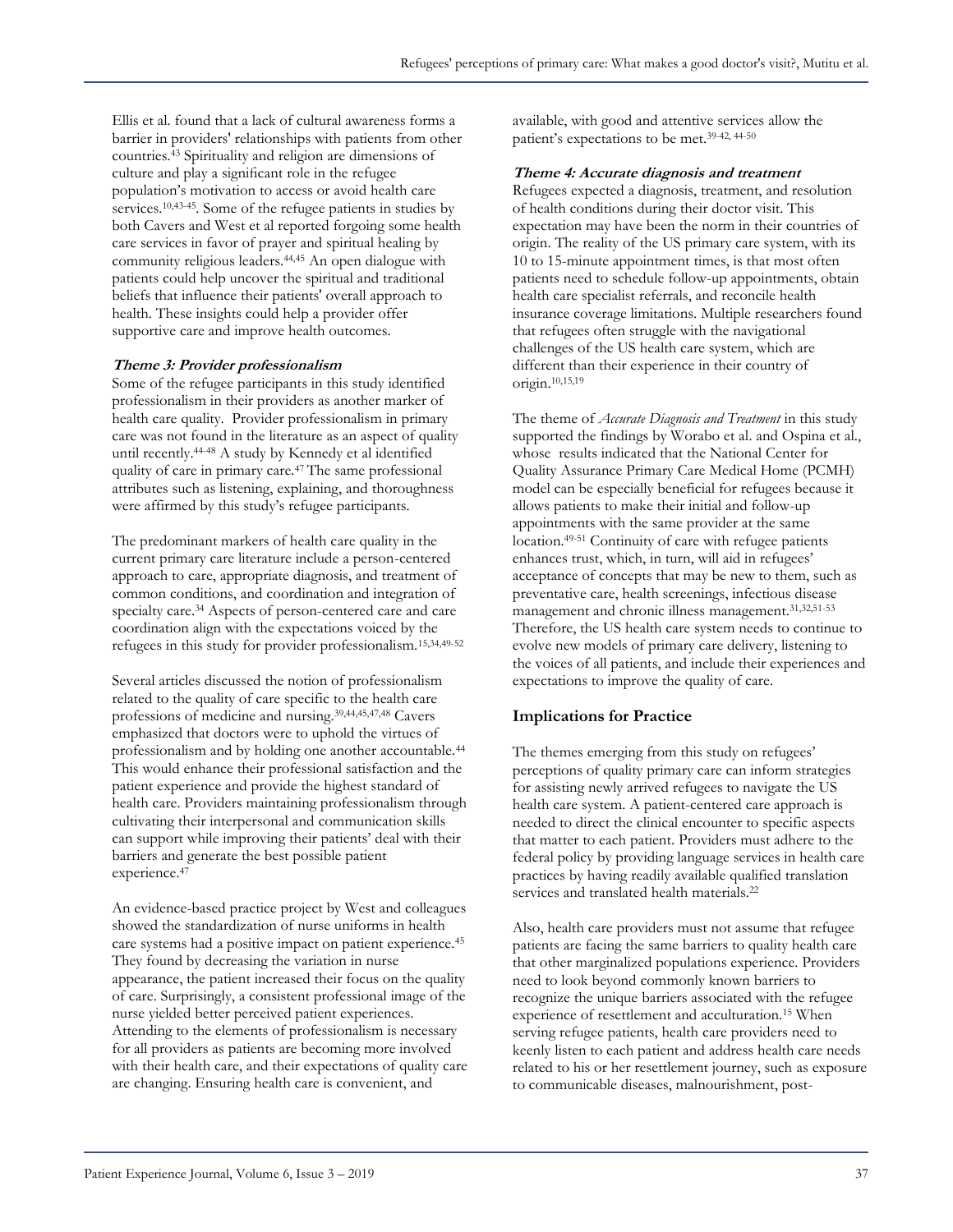traumatic stress, and unmanaged care of chronic diseases.51-52

The Center for Immigration Studies reported that the US population is continually changing and diversifying due to immigration.<sup>53</sup> For providers to have a mutual exchange with the refugee patients they serve, they need to bridge standards of care with cross-cultural care practices that are meaningful to their patients. Although most health care providers are aware of the importance of culturally competent care, it is one thing to know it and another to do it.

Leininger's Cultural Care Theory emphasizes that cultural awareness is the beginning of cultural competency.<sup>54</sup> Therefore, increasing cultural awareness and education among health care providers is vital to the efforts to provide quality care to culturally diverse populations. This theory further highlights the importance of cultural competency in a cross-culture care environment. Similarly, Worabo et al discuss the relevancy of health care providers to maintain the concept of culture preservation refer to actions that allow individuals from any culture to retain and preserve relevant values. Hence, the refugee patients can feel accepted and supported.<sup>51</sup> Although this study focused on refugee patients' perceptions of quality primary care, the findings could be useful in other health care settings. This study highlighted refugee patients' perceptions of quality of primary care. The study findings may be used to implement changes in practice to better serve and care for refugee patients as their voices are heard. And, hopefully, these findings may also inform care for other vulnerable populations.

As more refugee patients are being served in the US health care system, there is an urgency among interprofessional stakeholders to consider patient perceptions of quality in future policy decisions. Fennelly urged health care providers to advocate for better care for refugee populations, including increasing eligibility for health insurance, providing education about navigating the US health care system, and formalizing training for providers about the unique health care needs of this population.<sup>55</sup>

A recent concept analysis of patient experience in primary care, Holt explained that when patients feel listened to and partnered with in the deliverance of health care, they report positive health care exchanges, improving the patient experience.<sup>56</sup> Interviewing refugee patients in this study allowed then to be more engaged in their care. Primary care providers need to regularly ask their refugee patients about the quality of their care. By sharing their experience and expectations of health care, refugees can influence quality of care and health care delivery practices, which in turn may ultimately improve refugee patients' perception of care. Continual appraisal of refugees' experience of care is needed as their expectations of "a

good doctor visit" may evolve. A future study is recommended to gain knowledge of how refugee perceptions of quality of care may change over time as they become more familiar with the US health care system.

## **Limitations**

The results of this study may not be generalizable to the broader refugee population in the US as the participants represented a specific clinic sample. Most of the participants were from only two African countries (Table 1) due to the CBO resettling primarily African refugees. Refugees from other continents may differ in how they perceive quality primary care. Further, only one participant was female, limiting voices across genders. Finally, the small sample of refugee patients in this study may not reflect the same themes of satisfaction and perception of quality that a larger sample might identify.

# **Conclusion**

Patient's perception of the delivery of high quality of health care is a precursor to positive health care experiences. As part of its "Triple Aim," the IHI describes the "patient experience of care as including both care quality and patient satisfaction, suggesting that these features are interrelated".57,58 A strategic focus on gathering and evaluating patient feedback along the care continuum is essential to improve the health of populations continually. Significant findings for quality improvement from these interviews of refugee primary care patients in a nurse-led clinic included issues such as cross-cultural care, language barriers, communication, and professionalism. The results of this study provide support for other health care settings which render services to refugee patients in their efforts to improve the patient experience within their facilities.

It is a fundamental principle in quality improvement that patients have a voice in evaluating the care they receive. This study allowed refugee patients to share their health care experiences and expectations. It was evident from their responses that these refugee patients wanted communication without language barriers; valued understandable, open dialogue with providers; and desired provider professionalism and accurate diagnoses and treatments, facilitated by continuity of care with the same providers. Further exploration of the refugee's perceptions of quality health care would add to the small, but growing body of literature relevant to refugee patient experiences and expectations. Consideration of patient experiences and expectations has the potential to increase satisfaction, improve methods of delivering care, and support the redesign of care practices to promote wellness, safety, and quality of care in all health care settings while decreasing or containing costs.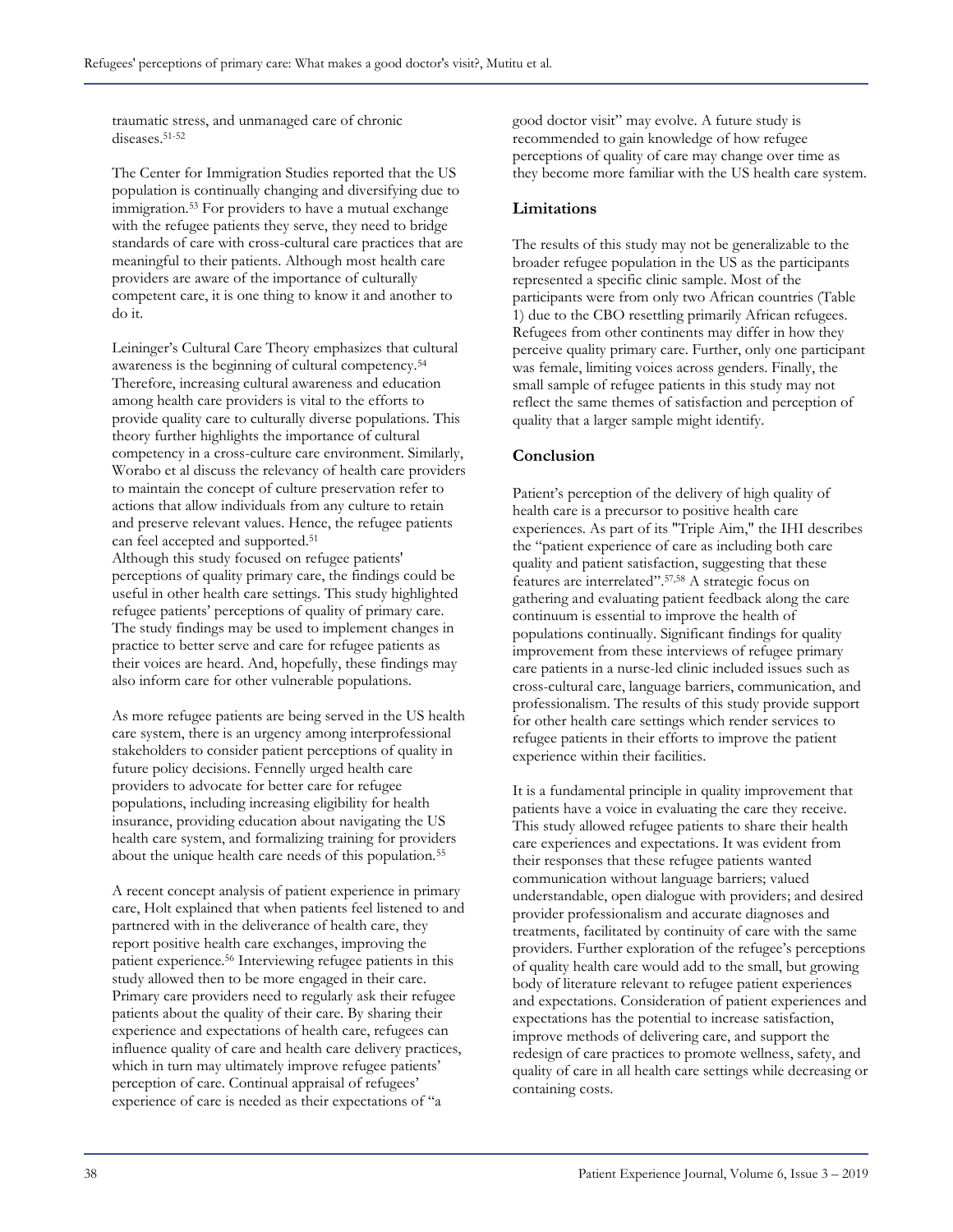## **Funding Acknowledgement**

This project was supported by the Health Resources and Services Administration (HRSA) of the U.S. Department of Health and Human Services (HHS) Nurse Education, Practice, Quality and Retention (NEPQR) Interprofessional Collaborative Practice (IPCP) and Interprofessional Education (IPE) Cooperative Agreement under grant number, UD7HP28542, for \$1,337,115. This information or content and conclusions are those of the author and should not be construed as the official position or policy of, nor should any endorsements be inferred by HRSA, HHS or the U.S. Government

#### **References**

- 1. Edberg M, Cleary S, Vyas A. A Trajectory Model for Understanding and Assessing Health Disparities in Immigrant/Refugee Communities. *Journal of Immigrant & Minority Health*. 2011;13(3):576-584. doi:10.1007/s10903-010-9337-5.
- 2. Kerwin, Donald. "Creating a more responsive and seamless refugee protection system: the scope, promise and limitations of US temporary protection programs." *Journal on Migration and Human Security*. 2014 ;2. (1): 44-72.
- 3. United Nations High Commissioner for Refugees (UNHCR). Global Trends: Forced Displacement in 2014. 2014. http://www.unhcr.org/556725e69.html.
- 4. Semere W, Yun K, Ahalt C, Williams B, Wang EA. Challenges in Identifying Refugees in National Health Data Sets. *American Journal of Public Health*. 2016;106(7):1231-1232. doi:10.2105/AJPH.2016.303201.
- 5. Carolan M, Cassar L. Pregnancy care for African refugee women in Australia: attendance at antenatal appointments. *Evidence Based Midwifery*. 2007;5(2):54- 58.
- 6. Harari N, Davis M, Heisler M. Strangers in a strange land: health care experiences for recent Latino immigrants in Midwest communities. *Journal of Health Care for the Poor & Underserved*. 2008;19(4):1350-1367.
- 7. Kay M, Jackson C, Nicholson C. Refugee health: a new model for delivering primary health care. *Australian Journal of Primary Health*. 2010;16(1):98-103.
- 8. Mirza M, Luna R, Mathews B, et al. Barriers to Healthcare Access Among Refugees with Disabilities and Chronic Health Conditions Resettled in the US Midwest. *Journal of Immigrant & Minority Health*. 2014;16(4):733-742. doi:10.1007/s10903-013-9906-5
- 9. Morris MD, Popper ST, Rodwell TC, Brodine SK, Brouwer KC. Healthcare barriers of refugee's postresettlement. *Journal of Community Health*. 2009;34(6):529-538. doi:10.1007/s10900-009-9175-3.
- 10. Omeri A, Lennings C, Raymond L. Beyond asylum: implications for nursing and health care delivery for

Afghan refugees in Australia. *Journal of Transcultural Nursing*. 2006;17(1):30-39.

- 11. Othieno J. Understanding how contextual realities affect African born immigrants and refugees living with HIV in accessing care in the twin cities. *Journal of Health Care for the Poor & Underserved*. 2007;18(3):170- 188.
- 12. Pavlish CL, Noor S, Brandt J. Somali immigrant women and the American health care system: discordant beliefs, divergent expectations, and silent worries. *Social Science & Medicine*. 2010;71(2):353-361. doi:10.1016/j.socscimed.2010.04.010.
- 13. Walden J, Valdman O, Mishori R, Carlough M. Building Capacity to Care for Refugees. *Family Practice Management*. 2017;24(4):17-27
- 14. Office of Refugee Resettlement [ORR]. Washington, D.C. 2016. http://www.acf.hhs.gov/programs/orr/.
- 15. Asgary R, Segar N. Barriers to health care access among refugee asylum seekers. *Journal of Health Care for the Poor & Underserved*. 2011;22(2):506-522. doi:10.1353/hpu.2011.0047.
- 16. Palmer, D. Imperfect prescription: Mental health perceptions, experiences and challenges faced by the Somali community in the London borough of Camden and service responses to them. *Primary Care Mental Health.*2006; 4(1), 45–56.
- 17. Philadelphia Refugee Health Collaborative. 2013. http://philarefugeehealth.org.
- 18. Sheikh M, MacIntyre CR. The impact of intensive health promotion to a targeted refugee population on utilisation of a new refugee paediatric clinic at the children's hospital at Westmead. *Ethnicity & Health*. 2009;14(4):393-405
- 19. Redwood-Campbell L, Thind H, Howard M, Koteles J, Fowler N, Kaczorowski J. Understanding the health of refugee women in host countries: lessons from the Kosovar re-settlement in Canada. *Prehospital & Disaster Medicine*. 2008;23(4):322-327.
- 20. Coddington J, Sands L, Edwards N, Kirkpatrick J, Chen S. Quality of health care provided at a pediatric nurse-managed clinic. *Journal of the American Academy of Nurse Practitioners*. 2011;23(12):674-680. doi:10.1111/j.1745-7599.2011.00657.x.
- 21. Stanik-Hutt J, Newhouse RP, White KM, et al. The Quality and Effectiveness of Care Provided by Nurse Practitioners. *Journal for Nurse Practitioners*. 2013;9(8):492-500. doi:10.1016/j.nurpra.2013.07.004.
- 22. 111th Congress. Public Law. 2010;111–148: Patient Protection and Affordable Care Act. https://www.gpo.gov/fdsys/pkg/PLAW-111publ148/pdf/PLAW-111publ148.pdf
- 23. Pohl JM, Hanson C, Newland JA, Cronenwett L. Analysis & commentary. Unleashing nurse practitioners' potential to deliver primary care and lead teams. *Health Affairs*. 2010;29(5):900-905. doi:10.1377/hlthaff.2010.0374.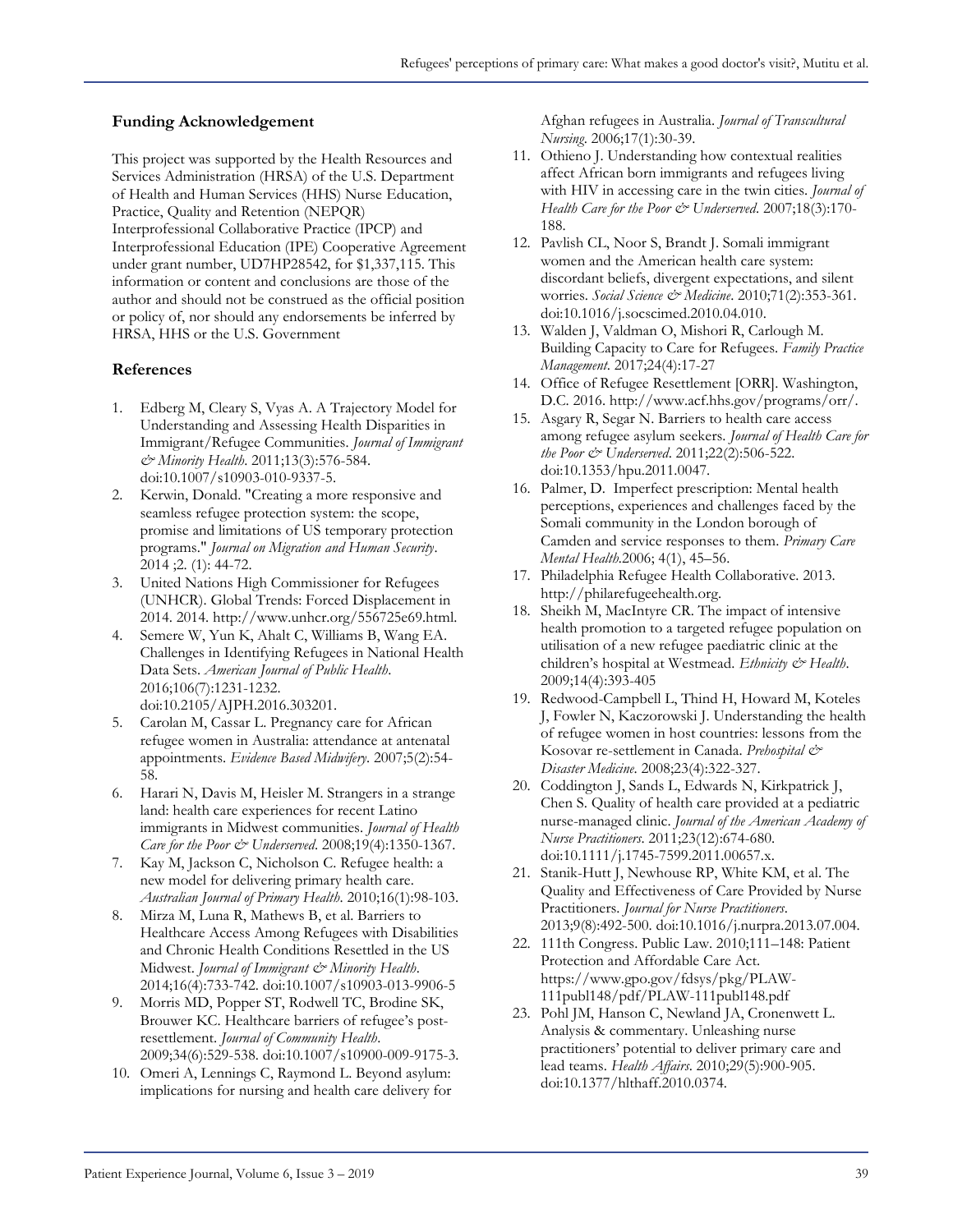- 24. Shi L. The impact of primary care: a focused review. *Scientifica* .2012;432892. doi: doi: 10.6064/2012/432892.
- 25. Chassin MR, Loeb JM. High-Reliability Health Care: Getting There from Here. *Milbank Quarterly*. 2013;91(3):459-490. doi:10.1111/1468-0009.12023.
- 26. Holt JM, Zabler B, Baisch, M J. Evidence-based characteristics of nurse-managed health centers for quality and outcomes. *Nursing Outlook*. 2014; 62(6), 428-439, DOI 10.1016/j.outlook.06.005
- 27. Rittenhouse DR, Shortell SM, Fisher ES. Primary care and accountable care-two essential elements of delivery-system reform. *New England Journal of Medicine.* 2009;10: 361(24):2301-3.
- 28. Institute for Healthcare Improvement. (IHI). IHI Triple Aim Initiative: Better care for Individuals, Better Health for Populations, and Lower Per Capita Costs. 2018. www.ihi.org/engage/initiatives/TripleAim/Pages/def

ault.aspx 29. Cantor J, Cohen L, Mikkelsen L, Pañares R, Srikantharajah J, Valdovinos E. "Community-centered health homes: bridging the gap between health services and community prevention." *The Prevention* 

- *Institute.* 2011. 30. Green, B. N., & Johnson, C. D. "Interprofessional collaboration in research, education, and clinical practice: working together for a better future". *The Journal of chiropractic education.* 2015; 29(1): 1-10.
- 31. Eckstein B. Primary care for refugees. *American Family Physician*. 2011;83(4):429-436.
- 32. Englund A-CD, Rydström I. "I have to Turn Myself Inside Out": Caring for Immigrant Families of Children with Asthma. *Clinical Nursing Research*. 2012;21(2):224-242. doi:10.1177/1054773812438915.
- 33. Higginbottom GMA, Hadziabdic E, Yohani S, Paton P. Immigrant women's experience of maternity services in Canada: A meta-ethnography. *Midwifery*. 2014;30(5):544-559. doi:10.1016/j.midw.2013.06.004.
- 34. Joshi C, Russell G, I-Hao Cheng, et al. A narrative synthesis of the impact of primary health care delivery models for refugees in resettlement countries on access, quality and coordination. *International Journal for Equity in Health*. 2013;12(1):88-101. doi:10.1186/1475- 9276-12-88.
- 35. Vaismoradi M, Turunen H, Bondas T. Content analysis and thematic analysis: Implications for conducting a qualitative descriptive study. *Nursing & Health Sciences*. 2013;15(3):398-405. doi:10.1111/nhs.12048.
- 36. Johnson DR, Ziersch AM, Burgess T. I don't think general practice should be the front line: Experiences of general practitioners working with refugees in South Australia. *Australia and New Zealand Health Policy.* 2008;5(1):20.
- 37. Bernstein, Nina. "Language barrier called health hazard in ER." 2005.
- 38. McMurray, J., Breward, K., Breward, M., Alder, R., & Arya, N. . Integrated Primary Care Improves Access to Healthcare for Newly Arrived Refugees in Canada. *Journal of Immigrant & Minority Health*. 2014 *16*(4), 576– 585. https://doi-
- org.ezproxy.lib.uwm.edu/10.1007/s10903-013-9954-x 39. Bendapudi NM, Berry LL, Frey KA, Parish JT,
- Rayburn WL. Patients' perspectives on ideal physician behaviors. *In Mayo Clinic Proceedings.* 2006;81. (3) 338- 344.
- 40. Smith CE, Dent CL. Improving language interpretation practices. *Nursing*. 2018;1.48(7):1-4.
- 41. Saha S, Beach MC, Cooper LA. Patient centeredness, cultural competence and healthcare quality. *Journal of the National Medical Association*. 2008;1.100(11):1275-85.
- 42. Carroll C, Patterson M, Wood S, Booth A, Rick J, Balain S. A conceptual framework for implementation fidelity. *Implementation science.* 2007;2(1):40.
- 43. Ellis BH, Lincoln AK, Charney ME, Ford-Paz R, Benson M, Strunin L. Mental health service utilization of Somali adolescents: religion, community, and school as gateways to healing. *Transcultural Psychiatry.* 2010;47(5):789-811.
- 44. Cavers, B. "Quality of patient care and professionalism are intertwined." *British Columbia Medical Journal.* 2014; 56(96): 263.
- 45. West M, Wantz D, Campbell P, Rosler G, Troutman D, Muthler C. Contributing to a quality patient experience: Applying evidence-based practice to support changes in nursing dress code policies. *OJIN: The Online Journal of Issues in Nursing.* 2016;1(21):1).
- 46. Jayadevappa R, Chhatre S. Patient centered care-a conceptual model and review of the state of the art. *The Open Health Services and Policy Journal*. 2011;4(1).
- 47. Kennedy DM, Nordrum JT, Edwards FD, Caselli RJ, Berry LL. Improving service quality in primary care. *American Journal of Medical Quality*. 2015 ; 30(1):45-51.
- 48. Rathert C, Wyrwich MD, Boren SA. Patient-centered care and outcomes: a systematic review of the literature. *Medical Care Research and Review.* 2013 ;70(4):351-79.
- 49. Silow-Carroll S, Alteras T,Stepnick L. Patient centered Care for Underserved Populations: Definition and Best Practices. *Economic and Social Research Institute*. 2006;1- 43.
- 50. National Center for Quality Assurance. *Patient-Centered Medical Home Recognition. 2014.* http://www.ncqa.org/Programs/Recognition /Practices/PatientCenteredMedicalHomePCM H.aspx
- 51. Worabo HJ, Hsueh KH, Yakimo R, Worabo E, Burgess PA, Farberman SM. Understanding refugees' perceptions of health care in the United States. *The Journal for Nurse Practitioners*. 2016;1.12(7):487-94.
- 52. Ospina NS, Phillips KA, Rodriguez-Gutierrez R, Castaneda-Guarderas A, Gionfriddo MR, Branda ME, Montori VM. Eliciting the patient's agenda-secondary